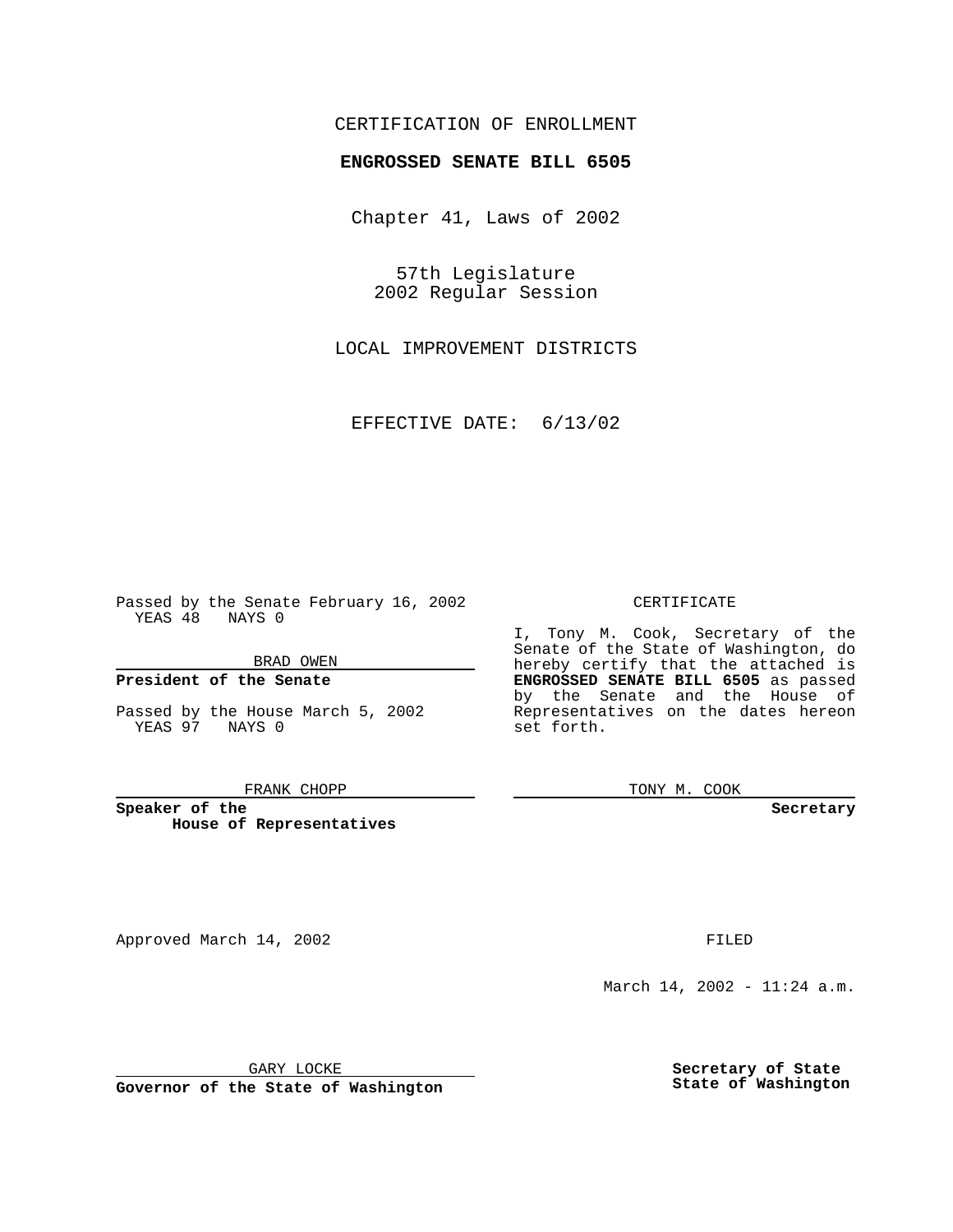# **ENGROSSED SENATE BILL 6505** \_\_\_\_\_\_\_\_\_\_\_\_\_\_\_\_\_\_\_\_\_\_\_\_\_\_\_\_\_\_\_\_\_\_\_\_\_\_\_\_\_\_\_\_\_\_\_

\_\_\_\_\_\_\_\_\_\_\_\_\_\_\_\_\_\_\_\_\_\_\_\_\_\_\_\_\_\_\_\_\_\_\_\_\_\_\_\_\_\_\_\_\_\_\_

Passed Legislature - 2002 Regular Session

**State of Washington 57th Legislature 2002 Regular Session**

**By** Senators Gardner and Hale

Read first time 01/18/2002. Referred to Committee on State & Local Government.

1 AN ACT Relating to local improvement districts; and amending RCW 2 35.45.030, 35.45.070, 35.45.080, and 35.54.010.

3 BE IT ENACTED BY THE LEGISLATURE OF THE STATE OF WASHINGTON:

4 **Sec. 1.** RCW 35.45.030 and 1983 c 167 s 41 are each amended to read 5 as follows:

 (1) Local improvement bonds shall be in such denominations as may be provided in the ordinance authorizing their issue and shall be numbered from one upwards consecutively. Each bond shall (a) be signed by the mayor and attested by the clerk, (b) have the seal of the city or town affixed thereto, (c) refer to the improvement to pay for which it is issued and the ordinance ordering it, (d) provide that the principal sum therein named and the interest thereon shall be payable out of the local improvement fund created for the cost and expense of 14 the improvement( $(\tau$  or)) and out of the local improvement guaranty fund, unless the ordinance under which it was issued provides that the bonds 16 shall not be secured by the local improvement quaranty fund; and out of 17 a reserve fund, if one is established for such bonds pursuant to RCW 18 35.51.040; or, with respect to interest only, shall be payable out of 19 the general revenues of the city or town, but only if pledged to the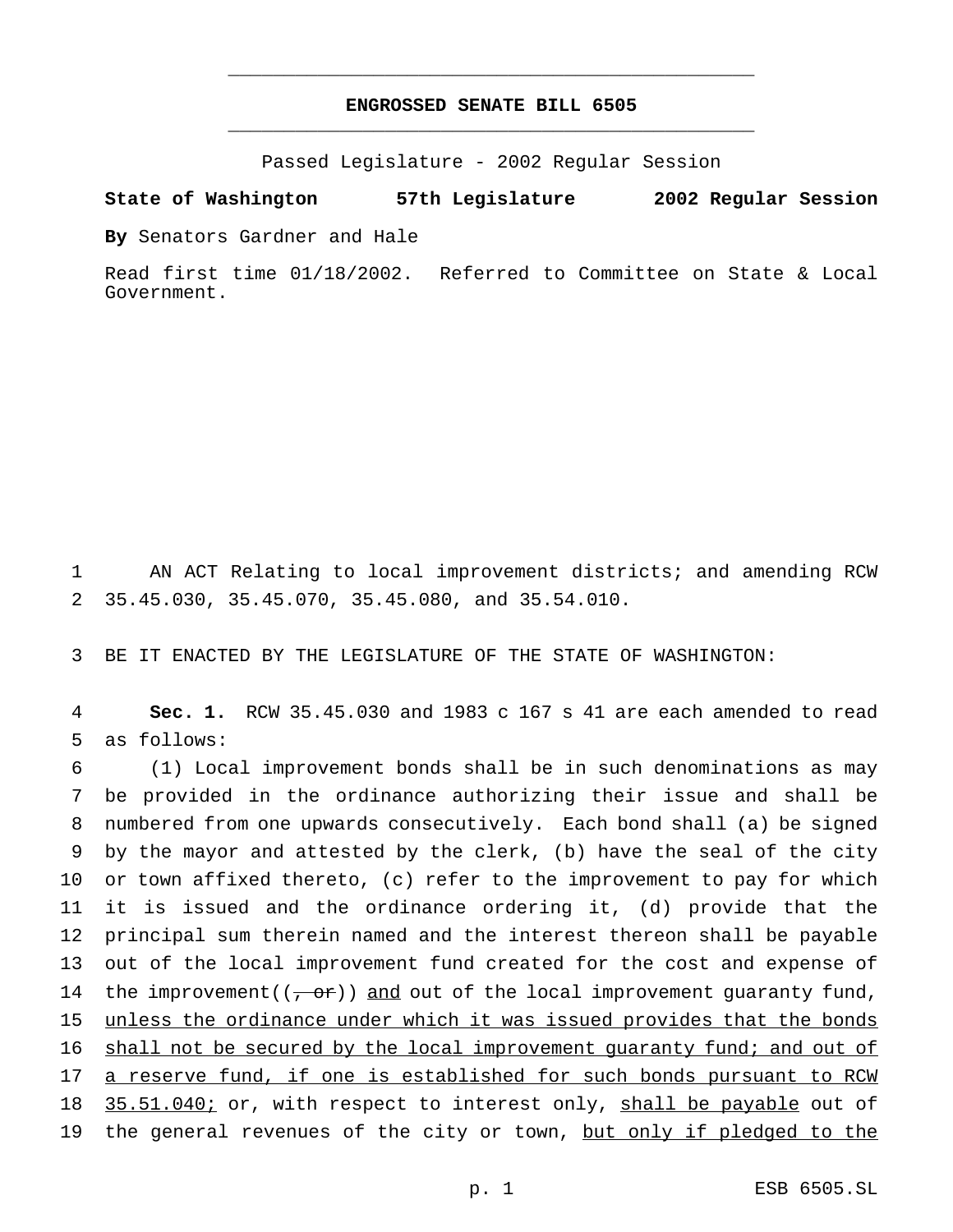1 payment of such interest pursuant to RCW 35.45.065, and not otherwise, (e) provide that the bond owners' remedy in case of nonpayment shall be confined to the enforcement of the special assessments made for the 4 improvement and to the guaranty fund and reserve fund, as applicable, and (f) be in any form, including bearer bonds or registered bonds as provided in RCW 39.46.030.

 Any interest coupons may be signed by the mayor and attested by the clerk, or in lieu thereof, may have printed thereon a facsimile of their signatures.

 (2) Notwithstanding subsection (1) of this section, but subject to RCW 35.45.010, such bonds may be issued and sold in accordance with chapter 39.46 RCW.

 **Sec. 2.** RCW 35.45.070 and 1965 c 7 s 35.45.070 are each amended to read as follows:

 $(1)(a)$  Neither the holder nor owner of any bond, interest coupon,  $((or))$  warrant, or other short-term obligation issued against a local improvement fund shall have any claim therefor against the city or town by which it is issued, except for payment from the special assessments made for the improvement for which the bond or warrant was issued and except also for payment from the local improvement guaranty fund of the city or town as to bonds issued after the creation of a local improvement guaranty fund of that city or town. The city or town shall not be liable to the holder or owner of any bond, interest coupon, 24 ((or)) warrant, or other short-term obligation for any loss to the local improvement guaranty fund occurring in the lawful operation thereof.

27 (b) A copy of the foregoing ((part)) in (a) of this ((section)) 28 subsection shall be plainly written, printed, or engraved on each bond, 29 interest coupon, warrant, or other short-term obligation.

 (2) Notwithstanding the provisions of subsection (1) of this section, with respect to bonds, interest coupons, warrants, or other short-term obligations issued under an ordinance providing that the 33 obligations are not secured by the local improvement guaranty fund:

 (a) Neither the holder nor owner of any obligation issued against 35 a local improvement fund shall have any claim against the city or town 36 by which it is issued, except for payment from the special assessments made for the improvement for which the obligation was issued.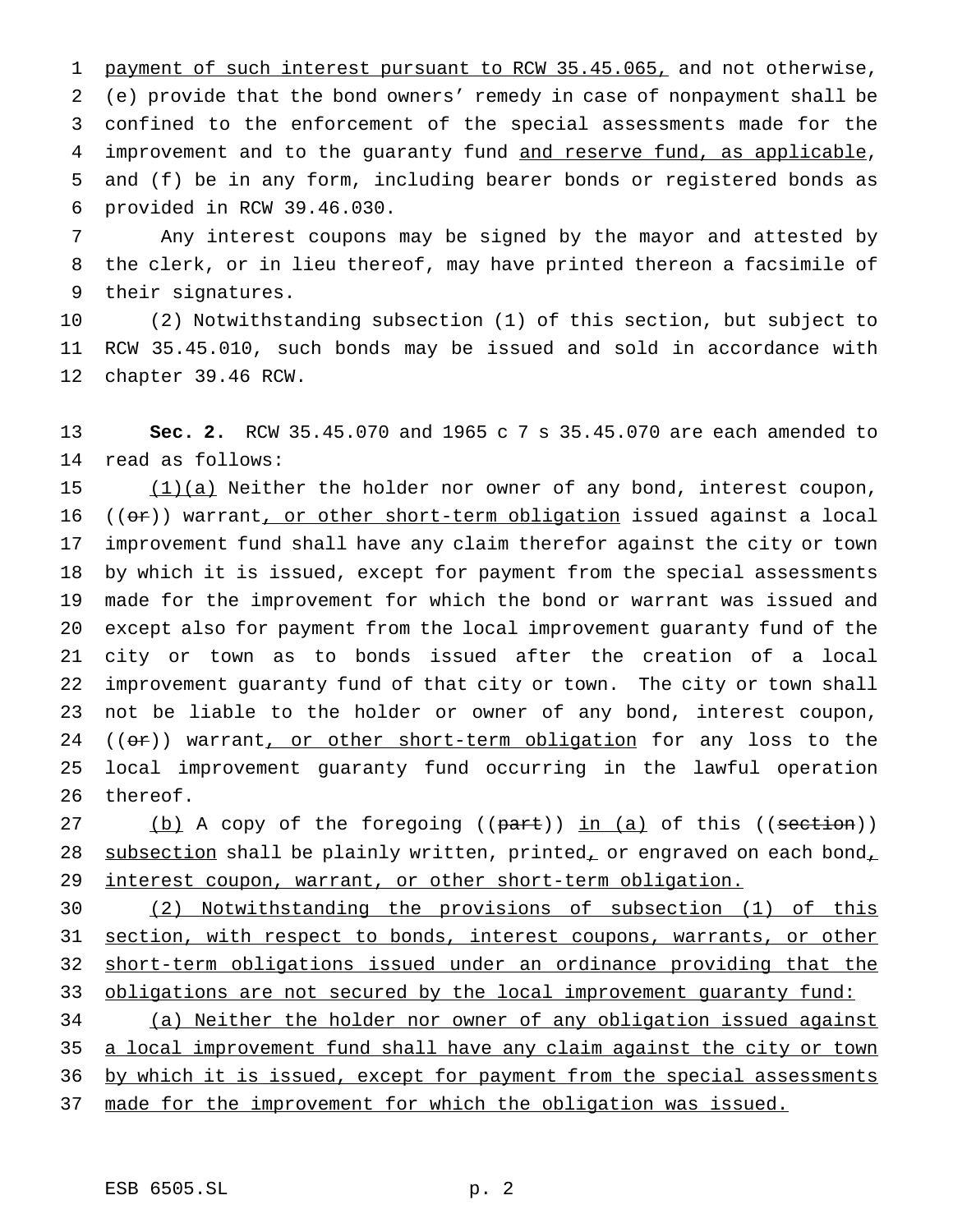(b) A copy of the foregoing in (a) of this subsection shall be plainly written, printed, or engraved on each bond, interest coupon, warrant, or other short-term obligation.

 **Sec. 3.** RCW 35.45.080 and 1965c7s 35.45.080 are each amended to read as follows:

 If a city or town fails to pay any bonds or to promptly collect any local improvement assessments when due, the owner of the bonds may proceed in his own name to collect the assessment and foreclose the lien thereof in any court of competent jurisdiction and shall recover in addition to the amount of the bond and interest thereon, five percent, together with the cost of suit. Any number of holders of bonds for any single improvement may join as plaintiffs and any number of owners of property upon which the assessments are liens may be joined as defendants in the same suit.

 The owners of local improvement bonds issued by a city or town after the creation of a local improvement guaranty fund therein, shall also have recourse against the local improvement guaranty fund of such 18 city or town unless the ordinance under which the bonds were issued provides that the bonds are not secured by the local improvement 20 guaranty fund.

 **Sec. 4.** RCW 35.54.010 and 1971 ex.s. c 116 s 7 are each amended to read as follows:

23 (1) There is established in every city and town a fund to be designated the "local improvement guaranty fund" for the purpose of guaranteeing, to the extent of the fund, the payment of its local improvement bonds and warrants or other short-term obligations issued to pay for any local improvement ordered in the city or town or in any 28 area wholly or partly outside its corporate boundaries:  $((+1))$  (a) In any city of the first class having a population of more than three 30 hundred thousand, subsequent to June 8, 1927;  $((+2))$  (b) in any city or town having created and maintained a guaranty fund under chapter 141, Laws of 1923, subsequent to the date of establishment of such 33 fund; and  $((+3))$  (c) in any other city or town subsequent to April 7, 1926: PROVIDED, That this shall not apply to any city of the first class which maintains a local improvement guaranty fund under chapter 138, Laws of 1917, but any such city maintaining a guaranty fund under chapter 138, Laws of 1917 may by ordinance elect to operate under the